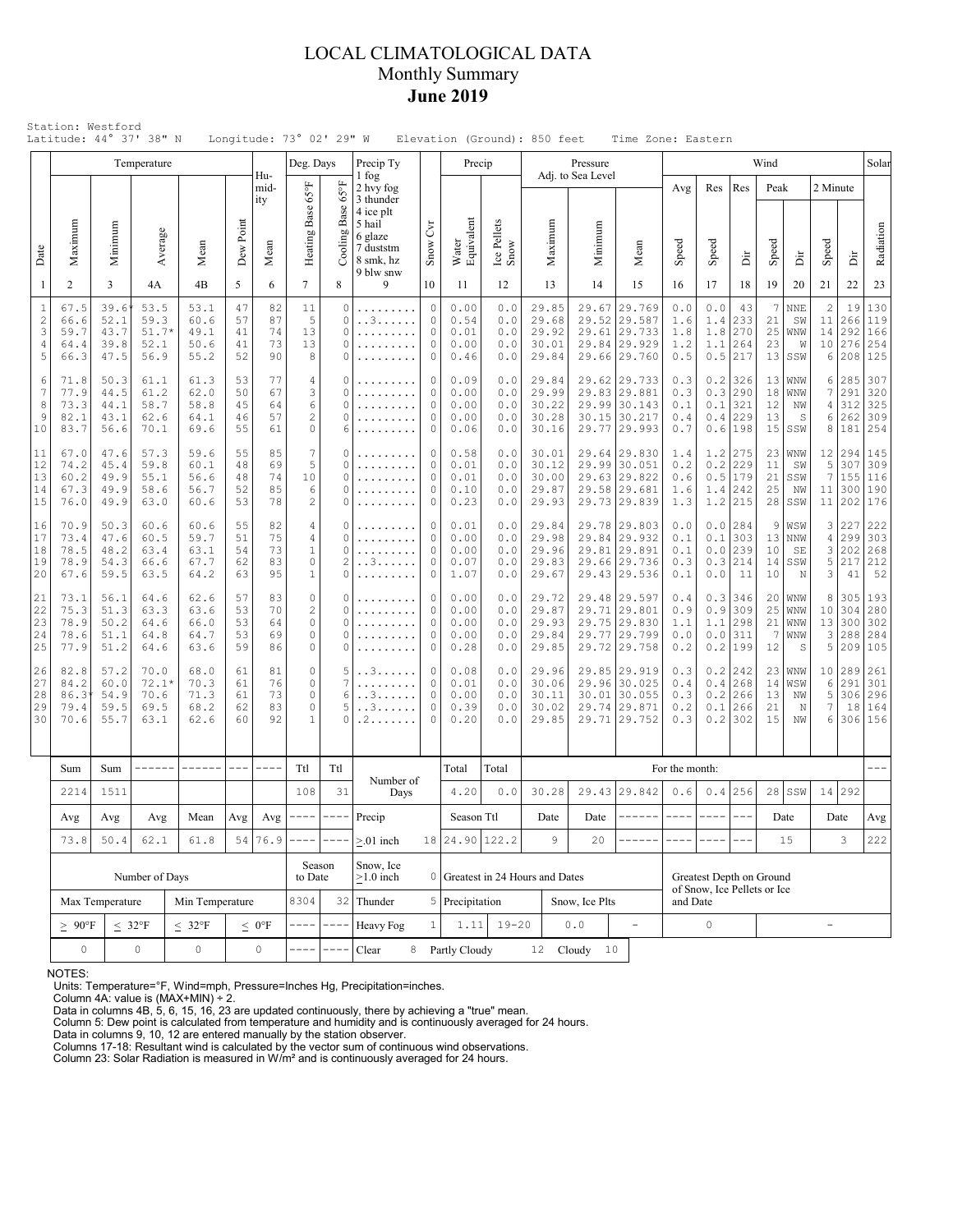# OBSERVATIONS AT 3-HOUR INTERVALS **June 2019: Westford**

|                                                                                                                                                                                                                                                                                                                                                                                                                                                                                                                                          |                                                                                                                                                                                                                                                                                                                                                                                                                                                                             |                                                                                         |                                                              |                                              |                                              |                                              |                                                                                              | Wind                                                                                                    |                                                                                                   |                                                                      |                                                                                 |                                                              |                                              |                                              |                                                  |                                                                                    | Wind                                                          |                                                                      |                                                                      |                                                                                   |                                                              |                                              |                                                  |                                                 |                                                                | Wind                                                                                      |                                                                                                      |
|------------------------------------------------------------------------------------------------------------------------------------------------------------------------------------------------------------------------------------------------------------------------------------------------------------------------------------------------------------------------------------------------------------------------------------------------------------------------------------------------------------------------------------------|-----------------------------------------------------------------------------------------------------------------------------------------------------------------------------------------------------------------------------------------------------------------------------------------------------------------------------------------------------------------------------------------------------------------------------------------------------------------------------|-----------------------------------------------------------------------------------------|--------------------------------------------------------------|----------------------------------------------|----------------------------------------------|----------------------------------------------|----------------------------------------------------------------------------------------------|---------------------------------------------------------------------------------------------------------|---------------------------------------------------------------------------------------------------|----------------------------------------------------------------------|---------------------------------------------------------------------------------|--------------------------------------------------------------|----------------------------------------------|----------------------------------------------|--------------------------------------------------|------------------------------------------------------------------------------------|---------------------------------------------------------------|----------------------------------------------------------------------|----------------------------------------------------------------------|-----------------------------------------------------------------------------------|--------------------------------------------------------------|----------------------------------------------|--------------------------------------------------|-------------------------------------------------|----------------------------------------------------------------|-------------------------------------------------------------------------------------------|------------------------------------------------------------------------------------------------------|
| Hour                                                                                                                                                                                                                                                                                                                                                                                                                                                                                                                                     | Sunshine                                                                                                                                                                                                                                                                                                                                                                                                                                                                    | Pressure                                                                                | Rainfall<br>rate                                             | Temperature                                  | Dew Point                                    | Humidity                                     | Direction                                                                                    | Speed                                                                                                   | Gust                                                                                              | Sunshine                                                             | Pressure                                                                        | Rainfall<br>rate                                             | Temperature                                  | Dew Point                                    | Humidity                                         | Direction                                                                          | Speed                                                         | Gust                                                                 | Sunshine                                                             | Pressure                                                                          | Rainfall<br>rate                                             | Temperature                                  | Dew Point                                        | Humidity                                        | Direction                                                      | Speed                                                                                     | Gust                                                                                                 |
|                                                                                                                                                                                                                                                                                                                                                                                                                                                                                                                                          |                                                                                                                                                                                                                                                                                                                                                                                                                                                                             |                                                                                         |                                                              | <b>JUN 01</b>                                |                                              |                                              |                                                                                              |                                                                                                         |                                                                                                   |                                                                      |                                                                                 |                                                              | <b>JUN 02</b>                                |                                              |                                                  |                                                                                    |                                                               |                                                                      |                                                                      |                                                                                   |                                                              | JUN 03                                       |                                                  |                                                 |                                                                |                                                                                           |                                                                                                      |
| 0 <sub>0</sub><br>21                                                                                                                                                                                                                                                                                                                                                                                                                                                                                                                     | 0<br>29.80<br>0.00<br>92<br>02<br>0<br>43<br>40<br>29.78<br>94<br>35<br>03<br>0<br>0.00<br>40<br>38<br>0<br>29.81<br>95<br>35<br>$\circ$<br>06<br>14<br>0.00<br>45<br>44<br>29.85<br>35<br>09<br>54<br>0.00<br>49<br>93<br>0<br>47<br>12<br>29.81<br>315<br>0.00<br>57<br>75<br>04<br>0<br>49<br>29.75<br>05<br>15<br>610<br>0.00<br>52<br>0<br>67<br>60<br>29.71<br>18<br>84<br>0.00<br>63<br>53<br>02<br>0<br>71<br>29.69<br>57<br>53<br>02<br>$\circ$<br>0<br>0.00<br>84 |                                                                                         |                                                              |                                              |                                              |                                              |                                                                                              | 0<br>0<br>$\circ$<br>$\mathbb O$<br>6<br>1<br>0<br>$\circ$                                              | 0<br>0<br>26<br>188<br>158<br>253<br>443<br>0                                                     | 29.67<br>29.66<br>29.62<br>29.60<br>29.58<br>29.54<br>29.52<br>29.57 | 0.00<br>0.12<br>0.00<br>0.00<br>0.00<br>0.00<br>0.00<br>0.00                    | 56<br>58<br>58<br>63<br>65<br>64<br>65<br>59                 | 52<br>56<br>56<br>60<br>61<br>61<br>60<br>52 | 88<br>94<br>95<br>92<br>88<br>88<br>85<br>77 | 22<br>20<br>17<br>21<br>22<br>21<br>22<br>26     | 0<br>3<br>0<br>2<br>4<br>4<br>3<br>$\mathbf 1$                                     | 0<br>14<br>$\circ$<br>10<br>121<br>15<br>9<br>13              | 0<br>0<br>25<br>728<br>194<br>190<br>72<br>0                         | 29.61<br>29.62<br>29.63<br>29.68<br>29.68<br>29.76<br>29.83<br>29.88 | 0.00<br>0.00<br>0.00<br>0.00<br>0.00<br>0.00<br>0.00<br>0.00                      | 52<br>51<br>46<br>54<br>58<br>47<br>47<br>46                 | 41<br>40<br>39<br>44<br>39<br>42<br>42<br>43 | 66, 20<br>66<br>77<br>68<br>49<br>80<br>83<br>88 | 26<br>25<br>23<br>28<br>27<br>31<br>22          | 0<br>0<br>0<br>4<br>8<br>5<br>$\mathbf 1$<br>0                 | 8<br>8<br>$\mathbb O$<br>$10$<br>$\begin{array}{c} 20 \\ 16 \end{array}$<br>12<br>$\circ$ |                                                                                                      |
|                                                                                                                                                                                                                                                                                                                                                                                                                                                                                                                                          |                                                                                                                                                                                                                                                                                                                                                                                                                                                                             |                                                                                         |                                                              | <b>JUN 04</b>                                |                                              |                                              |                                                                                              |                                                                                                         |                                                                                                   |                                                                      |                                                                                 |                                                              | <b>JUN 05</b>                                |                                              |                                                  |                                                                                    |                                                               |                                                                      |                                                                      |                                                                                   |                                                              | <b>JUN 06</b>                                |                                                  |                                                 |                                                                |                                                                                           |                                                                                                      |
| 29.92<br>0.00<br>93<br>25<br>00<br>0<br>44<br>42<br>0<br>25<br>$\mathbf 0$<br>29.93<br>0.00<br>95<br>$\circ$<br>03<br>42<br>41<br>29.97<br>95<br>21<br>$\circ$<br>06<br>0.00<br>41<br>39<br>21<br>30.01<br>30<br>$\sqrt{2}$<br>09<br>575<br>0.00<br>52<br>42<br>69<br>12<br>29.98<br>28<br>$1\,$<br>248<br>0.00<br>57<br>39<br>51<br>15<br>29.90<br>25<br>$\mathbf 1$<br>341<br>0.00<br>42<br>49<br>61<br>29.89<br>$\sqrt{4}$<br>18<br>53<br>0.00<br>55<br>58<br>27<br>40<br>21<br>29.87<br>49<br>43<br>20<br>$\circ$<br>0<br>0.00<br>78 |                                                                                                                                                                                                                                                                                                                                                                                                                                                                             |                                                                                         |                                                              |                                              |                                              |                                              | 0<br>$\mathbb O$<br>$\mathbb O$<br>9<br>13<br>9<br>20<br>$\circ$                             | 0<br>$\circ$<br>$\circ$<br>100<br>279<br>373<br>21<br>0                                                 | 129.84<br>29.78<br>29.79<br>29.81<br>29.81<br>29.75<br>29.71<br>29.69                             | 0.00<br>0.22<br>0.00<br>0.00<br>0.00<br>0.00<br>0.00<br>0.00         | 49<br>48<br>49<br>51<br>56<br>64<br>62<br>58                                    | 45<br>47<br>48<br>50<br>52<br>56<br>59<br>56                 | 86<br>95<br>96<br>96<br>87<br>75<br>88<br>93 | 22<br>21<br>20<br>21<br>23<br>23<br>17<br>04 | 2<br>3<br>0<br>3<br>$\mathbb O$<br>0<br>0<br>0   | 9<br>9<br>8<br>8<br>5<br>4<br>0<br>0                                               | 0<br>0<br>26<br>564<br>898<br>821<br>385<br>0                 | 29.66<br>29.62<br>29.66<br>29.73<br>29.75<br>29.76<br>29.78<br>29.80 | 0.00<br>0.00<br>0.00<br>0.00<br>0.00<br>0.00<br>0.00<br>0.00         | 58<br>57<br>55<br>59<br>66<br>71<br>71<br>54                                      | 56<br>56<br>54<br>56<br>55<br>50<br>52<br>48                 | 95<br>96<br>96<br>89<br>66<br>48<br>50<br>81 | 05<br>05<br>34<br>35<br>07<br>30<br>33<br>06     | 0<br>0<br>0<br>$\,1$<br>0<br>1<br>0<br>0        | 0<br>$\circ$<br>0<br>6<br>7<br>8<br>$\mathbf 1$<br>$\mathbb O$ |                                                                                           |                                                                                                      |
| <b>JUN 07</b>                                                                                                                                                                                                                                                                                                                                                                                                                                                                                                                            |                                                                                                                                                                                                                                                                                                                                                                                                                                                                             |                                                                                         |                                                              |                                              |                                              |                                              |                                                                                              |                                                                                                         |                                                                                                   |                                                                      | <b>JUN 08</b>                                                                   |                                                              |                                              |                                              |                                                  |                                                                                    |                                                               |                                                                      |                                                                      | JUN 09                                                                            |                                                              |                                              |                                                  |                                                 |                                                                |                                                                                           |                                                                                                      |
| 00<br>03<br>06<br>09<br>12<br>15<br>18<br>21                                                                                                                                                                                                                                                                                                                                                                                                                                                                                             | 0<br>0<br>19<br>570<br>900<br>858<br>0                                                                                                                                                                                                                                                                                                                                                                                                                                      | 129.84<br>29.83<br>29.87<br>29.90<br>29.88<br>29.85<br>383 29.86<br>29.93               | 0.00<br>0.00<br>0.00<br>0.00<br>0.00<br>0.00<br>0.00<br>0.00 | 50<br>45<br>46<br>66<br>73<br>76<br>76<br>60 | 45<br>43<br>44<br>54<br>54<br>55<br>50<br>50 | 93<br>95<br>65<br>52<br>48<br>40<br>70       | 81,06<br>06<br>17<br>22<br>31<br>27<br>30<br>29                                              | 0<br>$\circ$<br>0<br>$\mathbf{1}$<br>$\overline{\mathbf{c}}$<br>$\sqrt{2}$<br>$\sqrt{2}$<br>$\mathbf 0$ | 0<br>$\mathbb O$<br>$\mathbb O$<br>6<br>8<br>7<br>8<br>0                                          | 0<br>$\mathbf 0$<br>19<br>592<br>930<br>821<br>250<br>0              | 29.99<br>30.04<br>30.11<br>30.15<br>30.18<br>30.17<br>30.18<br>30.20            | 0.00<br>0.00<br>0.00<br>0.00<br>0.00<br>0.00<br>0.00<br>0.00 | 51<br>47<br>44<br>65<br>70<br>72<br>70<br>52 | 46<br>44<br>43<br>46<br>44<br>44<br>42<br>43 | 85<br>91<br>94<br>50<br>40<br>36<br>36<br>72     | 01<br>01<br>03<br>01<br>02<br>29<br>03<br>02                                       | 0<br>0<br>0<br>0<br>1<br>$\,1$<br>$\mathbb O$<br>0            | 0<br>0<br>0<br>0<br>6<br>10<br>$\circ$<br>0                          | 0<br>18<br>573<br>881<br>793<br>192<br>0                             | 0, 30, 22<br>30.24<br>30.26<br>30.27<br>30.25<br>30.20<br>30.16<br>30.15          | 0.00<br>0.00<br>0.00<br>0.00<br>0.00<br>0.00<br>0.00<br>0.00 | 47<br>45<br>44<br>68<br>77<br>81<br>82<br>65 | 42<br>41<br>40<br>47<br>50<br>51<br>49<br>50     | 82,02<br>86<br>87<br>47<br>39<br>36<br>32<br>59 | 02<br>02<br>26<br>22<br>20<br>20<br>20                         | 0<br>0<br>0<br>0<br>0<br>$\overline{\mathbf{c}}$<br>$\,1$<br>0                            | 0<br>$\mathbb O$<br>$\circ$<br>$\epsilon$<br>13<br>$1\,0$<br>8<br>0                                  |
|                                                                                                                                                                                                                                                                                                                                                                                                                                                                                                                                          |                                                                                                                                                                                                                                                                                                                                                                                                                                                                             |                                                                                         |                                                              | JUN 10                                       |                                              |                                              |                                                                                              |                                                                                                         |                                                                                                   |                                                                      |                                                                                 |                                                              | <b>JUN 11</b>                                |                                              |                                                  |                                                                                    |                                                               |                                                                      |                                                                      |                                                                                   |                                                              | <b>JUN 12</b>                                |                                                  |                                                 |                                                                |                                                                                           |                                                                                                      |
| 00<br>03<br>06<br>09<br>12<br>15<br>18<br>21                                                                                                                                                                                                                                                                                                                                                                                                                                                                                             | 0<br>0<br>28<br>533<br>916<br>954<br>200<br>0                                                                                                                                                                                                                                                                                                                                                                                                                               | 30.15<br>30.13<br>30.10<br>30.07<br>30.02<br>29.94<br>29.88<br>29.83                    | 0.00<br>0.00<br>0.00<br>0.00<br>0.00<br>0.00<br>0.00<br>0.00 | 61<br>60<br>57<br>72<br>77<br>83<br>78<br>72 | 50<br>51<br>51<br>55<br>59<br>58<br>59<br>53 | 67<br>71<br>81<br>56<br>53<br>42<br>52<br>52 | 121<br>22<br>23<br>18<br>21<br>12<br>24<br>19                                                | 0<br>$\circ$<br>$\circ$<br>$\mathbf{1}$<br>$\sqrt{2}$<br>$\sqrt{4}$<br>$\circ$<br>$\mathbf{1}$          | 0<br>$\mathbb O$<br>$\mathbb O$<br>9<br>$\overline{7}$<br>15<br>8<br>9                            | 0<br>0<br>12<br>218<br>192<br>900<br>93<br>$\circ$                   | ,29.77<br>29.67<br>29.65<br>29.77<br>29.84<br>29.88<br>29.96<br>30.00           | 0.00<br>0.20<br>0.00<br>0.00<br>0.00<br>0.00<br>0.00<br>0.00 | 61<br>63<br>63<br>57<br>58<br>65<br>60<br>51 | 59<br>61<br>62<br>55<br>54<br>55<br>50<br>48 | 91, 16<br>93<br>95<br>93<br>87<br>72<br>70<br>87 | 16<br>19<br>26<br>30<br>31<br>31<br>31                                             | 0<br>0<br>0<br>5<br>$\sqrt{2}$<br>$\mathbf 1$<br>$\circ$<br>0 | 0<br>8<br>5<br>21<br>12<br>14<br>7<br>0                              | 0<br>0<br>30<br>575<br>904<br>624<br>97<br>0                         | 29.99<br>30.03<br>30.10<br>30.11<br>30.10<br>30.06<br>29.99<br>30.00              | 0.00<br>0.00<br>0.00<br>0.00<br>0.00<br>0.00<br>0.00<br>0.00 | 48<br>47<br>46<br>61<br>68<br>72<br>73<br>62 | 46<br>45<br>45<br>52<br>47<br>52<br>46<br>49     | 94<br>95<br>96<br>72<br>47<br>50<br>38<br>63    | 30<br>30<br>30<br>17<br>28<br>21<br>23<br>20                   | 0<br>0<br>0<br>0<br>$\overline{\mathbf{c}}$<br>$\,1$<br>$\mathbf 1$<br>0                  | 0<br>0<br>$\mathbb O$<br>$\mathbb O$<br>9<br>$\overline{7}$<br>8<br>$\,1\,$                          |
|                                                                                                                                                                                                                                                                                                                                                                                                                                                                                                                                          |                                                                                                                                                                                                                                                                                                                                                                                                                                                                             | <b>JUN 13</b>                                                                           |                                                              |                                              |                                              |                                              |                                                                                              |                                                                                                         |                                                                                                   |                                                                      |                                                                                 | <b>JUN 14</b>                                                |                                              |                                              |                                                  |                                                                                    |                                                               |                                                                      |                                                                      |                                                                                   | <b>JUN 15</b>                                                |                                              |                                                  |                                                 |                                                                |                                                                                           |                                                                                                      |
| 00<br>03<br>06<br>10<br>12<br>15<br>18<br>21                                                                                                                                                                                                                                                                                                                                                                                                                                                                                             | 0<br>0<br>42<br>241<br>179<br>$\circ$                                                                                                                                                                                                                                                                                                                                                                                                                                       | 30.00 ا<br>29.95<br>29.93<br>29.89<br>29.86<br>392 29.76<br>98 29.70<br>29.67           | 0.00<br>0.00<br>0.00<br>0.00<br>0.00<br>0.00<br>0.00<br>0.00 | 54<br>60<br>55<br>60<br>59<br>57<br>58<br>52 | 50<br>50<br>49<br>47<br>44<br>47<br>50<br>49 | 84<br>70<br>80<br>62<br>59<br>69<br>74       | 20<br>20<br>19<br>10<br>$\begin{array}{c} 13 \\ 13 \end{array}$<br>16<br>88 14               | 0<br>$\circ$<br>$\circ$<br>0<br>0<br>3<br>$\mathbb O$<br>0                                              | 0<br>$\mathbf 5$<br>$\mathbb O$<br>9<br>$\mathsf 9$<br>$\,1\,$<br>$\mathbb O$                     | 0<br>$\mathbb O$<br>40 <sup>°</sup><br>225<br>325<br>10   438<br>0   | 29.63<br>29.61<br>29.60<br>29.61<br>29.63<br>29.68<br>30 29.75<br>29.83         | 0.00<br>0.00<br>0.00<br>0.00<br>0.00<br>0.00<br>0.00<br>0.00 | 51<br>51<br>54<br>62<br>62<br>63<br>57<br>54 | 49<br>49<br>52<br>55<br>55<br>53<br>50<br>52 | 92<br>91<br>92<br>78<br>77<br>69<br>78<br>94     | 123<br>20<br>22<br>21<br>$\begin{array}{ c c }\n21 \\ 27\n\end{array}$<br>24<br>23 | 0<br>$\,1$<br>0<br>3<br>4<br>$\sqrt{4}$<br>0<br>0             | $\overline{c}$<br>8<br>8<br>13<br>16<br>14<br>12<br>$\mathbf{2}$     | 0<br>0<br>35<br>304<br>206<br>884                                    | 29.87<br>29.91<br>29.93<br>29.92<br>29.88<br>29.76<br>37 29.77<br>0 29.74         | 0.00<br>0.00<br>0.00<br>0.00<br>0.00<br>0.00<br>0.00<br>0.00 | 52<br>51<br>53<br>59<br>63<br>76<br>67<br>64 | 50<br>49<br>50<br>52<br>53<br>58<br>54<br>54     | 95<br>92<br>80<br>69<br>55<br>70 25             | 93, 26<br>18<br>20<br>19<br> 18<br> 20<br>$62 \mid 26$         | 0<br>0<br>0<br>$1\,$<br>$\frac{1}{3}$<br>3<br>4                                           | 0<br>5<br>$\mathbb O$<br>9<br>8<br>20<br>11<br>13                                                    |
|                                                                                                                                                                                                                                                                                                                                                                                                                                                                                                                                          |                                                                                                                                                                                                                                                                                                                                                                                                                                                                             |                                                                                         |                                                              | <b>JUN 16</b>                                |                                              |                                              |                                                                                              |                                                                                                         |                                                                                                   |                                                                      |                                                                                 |                                                              | <b>JUN 17</b>                                |                                              |                                                  |                                                                                    |                                                               |                                                                      |                                                                      |                                                                                   |                                                              | <b>JUN 18</b>                                |                                                  |                                                 |                                                                |                                                                                           |                                                                                                      |
| 00<br>03<br>06<br>09<br>12<br>15<br>18<br>21                                                                                                                                                                                                                                                                                                                                                                                                                                                                                             | $\circ$<br>21<br>758                                                                                                                                                                                                                                                                                                                                                                                                                                                        | 0, 29.79<br>29.79<br>29.81<br>$204$ 29.82<br>29.80<br>654 29.79<br>192 29.79<br>0 29.81 | 0.00<br>0.00<br>0.00<br>0.00<br>0.00<br>0.00<br>0.00<br>0.00 | 59<br>56<br>54<br>59<br>67<br>70<br>67<br>55 | 57<br>55<br>53<br>55<br>55<br>55<br>54<br>51 | 96<br>88<br>65<br>59<br>64<br>85             | $\frac{94}{95}$ $\begin{array}{ c} 24 \\ 23 \end{array}$<br>23<br>07<br>30<br>30<br>01<br>01 | 0<br>$\circ$<br>$\circ$<br>0<br>$\circ$<br>0<br>0<br>$\mathbb O$                                        | 8<br>$\mathbb O$<br>$\mathbb O$<br>$\,1\,$<br>8<br>$\mathbb O$<br>$\boldsymbol{7}$<br>$\mathbb O$ | $\circ$<br>35<br>907<br>821<br>0                                     | 0, 29.84<br>29.87<br>29.92<br>610 29.96<br>29.97<br>29.95<br>188 29.93<br>29.95 | 0.00<br>0.00<br>0.00<br>0.00<br>0.00<br>0.00<br>0.00<br>0.00 | 51<br>51<br>50<br>60<br>67<br>72<br>72<br>56 | 48<br>49<br>49<br>53<br>53<br>53<br>52<br>49 | 92<br>93<br>96<br>78<br>60<br>52<br>50<br>77     | ,01<br>32<br>32<br>34<br>30<br>24<br>29<br>33                                      | 0<br>$\circ$<br>0<br>0<br>0<br>0<br>0<br>0                    | 0<br>0<br>0<br>$\mathbf{1}$<br>$\circ$<br>0<br>0                     | 0<br>37<br>13 626<br>167                                             | 0, 29.96<br>29.95<br>29.94<br>343 29.94<br>29.91<br>29.85<br>148 29.82<br>0 29.82 | 0.00<br>0.00<br>0.00<br>0.00<br>0.00<br>0.00<br>0.00<br>0.00 | 49<br>48<br>52<br>63<br>72<br>74<br>74<br>61 | 46<br>46<br>49<br>54<br>55<br>58<br>58<br>55     | 88,33<br>92<br>89<br>72<br>55<br>57<br>58 29    | 33<br>02<br>01<br>24<br>20<br>82 29                            | 0<br>0<br>0<br>0<br>0<br>0<br>0<br>0                                                      | 0<br>$\mathbb O$<br>$\overline{4}$<br>$\begin{array}{c} 0 \\ 2 \\ 5 \end{array}$<br>$\mathbb O$<br>0 |

# MAXIMUM SHORT DURATION PRECIPITATION

| Time Period (minutes) |      | 10   | 15   | 20                              | 30   | 45   | 60   | 80    | 100   | 120       | 150  | 180   |
|-----------------------|------|------|------|---------------------------------|------|------|------|-------|-------|-----------|------|-------|
| Precipitation         | 1.30 | 2.41 | 3.47 | $\overline{\phantom{0}}$<br>4.1 | 5.44 | 8.26 | 8.33 | 10.22 | 10.39 | .06<br>44 | .06  | 11.20 |
| Ended: Date           | 30   | 30   | 30   | 30                              | 30   | 30   | 30   | 30    | 30    | 30        | 30   | 30    |
| Ended: Time           | 1607 | 1607 | 1607 | 1633                            | 1625 | 1633 | 1633 | 1633  | 1633  | 1704      | .704 | 1745  |

The precipitation amounts may occur at any time during the month. The time indicated is the ending time of the interval. Date and time are not entered for trace amounts.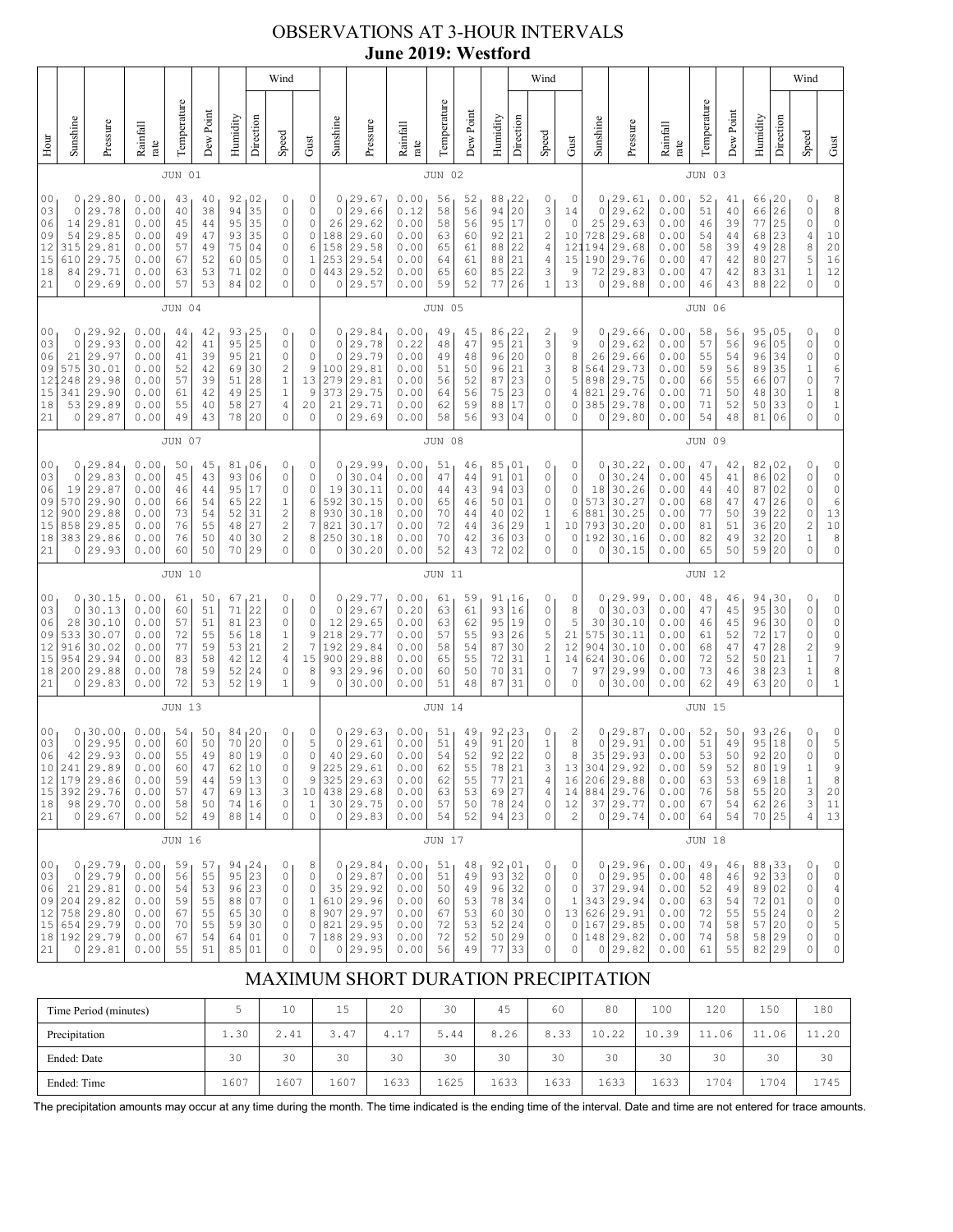# OBSERVATIONS AT 3-HOUR INTERVALS **June 2019: Westford**

|                                                          | Wind                                                                                                                                                                                                                                                                                                                                                                                                                                                                                                             |                                                                                       |                                                              |                                              |                                              |                                              |                                                                     |                                                                                                        |                                                                                    |                                                              |                                                                             |                                                              |                                                  |                                              |                                                                                                                    | Wind                                                   |                                                                                                        |                                                                         |                                                              |                                                                          |                                                              |                                                 |                                                    |                                                                          | Wind                                                                                                                               |                                                                                               |                                                                                                                                  |
|----------------------------------------------------------|------------------------------------------------------------------------------------------------------------------------------------------------------------------------------------------------------------------------------------------------------------------------------------------------------------------------------------------------------------------------------------------------------------------------------------------------------------------------------------------------------------------|---------------------------------------------------------------------------------------|--------------------------------------------------------------|----------------------------------------------|----------------------------------------------|----------------------------------------------|---------------------------------------------------------------------|--------------------------------------------------------------------------------------------------------|------------------------------------------------------------------------------------|--------------------------------------------------------------|-----------------------------------------------------------------------------|--------------------------------------------------------------|--------------------------------------------------|----------------------------------------------|--------------------------------------------------------------------------------------------------------------------|--------------------------------------------------------|--------------------------------------------------------------------------------------------------------|-------------------------------------------------------------------------|--------------------------------------------------------------|--------------------------------------------------------------------------|--------------------------------------------------------------|-------------------------------------------------|----------------------------------------------------|--------------------------------------------------------------------------|------------------------------------------------------------------------------------------------------------------------------------|-----------------------------------------------------------------------------------------------|----------------------------------------------------------------------------------------------------------------------------------|
| Hour                                                     | Sunshine                                                                                                                                                                                                                                                                                                                                                                                                                                                                                                         | Pressure                                                                              | Rainfall<br>rate                                             | Temperature                                  | Dew Point                                    | Humidity                                     | Direction                                                           | Speed                                                                                                  | Gust                                                                               | Sunshine                                                     | Pressure                                                                    | Rainfall<br>rate                                             | Temperature                                      | Dew Point                                    | Humidity                                                                                                           | Direction                                              | Speed                                                                                                  | Gust                                                                    | Sunshine                                                     | Pressure                                                                 | Rainfall<br>$_\mathrm{rate}$                                 | Temperature                                     | Dew Point                                          | Humidity                                                                 | Direction                                                                                                                          | Speed                                                                                         | Gust                                                                                                                             |
|                                                          |                                                                                                                                                                                                                                                                                                                                                                                                                                                                                                                  |                                                                                       |                                                              | JUN 19                                       |                                              |                                              |                                                                     |                                                                                                        |                                                                                    |                                                              |                                                                             |                                                              | <b>JUN 20</b>                                    |                                              |                                                                                                                    |                                                        |                                                                                                        |                                                                         |                                                              |                                                                          |                                                              | <b>JUN 21</b>                                   |                                                    |                                                                          |                                                                                                                                    |                                                                                               |                                                                                                                                  |
| 0 <sub>0</sub><br>03<br>06<br>09<br>12<br>15<br>18<br>21 | 0, 29.83<br>0.00<br>55<br>53<br>93, 29<br>0<br>29.80<br>93<br>22<br>$\circ$<br>$\circ$<br>0.00<br>58<br>56<br>22<br>29.78<br>0.00<br>59<br>95<br>49<br>$\mathbb O$<br>$\sqrt{4}$<br>61<br>22<br>452 29.77<br>3<br>0.00<br>70<br>80<br>64<br>23<br>$\mathbb O$<br>872<br>29.74<br>0.00<br>78<br>67<br>70<br>27<br>$260$ 29.70<br>0.00<br>76<br>64<br>67<br>$\mathbb O$<br>155 29.67<br>19<br>8<br>0.00<br>75<br>$\mathbf{1}$<br>64<br>68<br>0 29.67<br>0.00<br>63<br>93<br>19<br>$\mathbb O$<br>$\mathbb O$<br>65 |                                                                                       |                                                              |                                              |                                              |                                              | $\mathbb O$<br>$\mathbb O$<br>11<br>$\mathsf S$<br>$\boldsymbol{7}$ | $\Omega$<br>37<br>125<br>69<br>95<br>123<br>$\circ$                                                    | 0, 29.66<br>29.63<br>29.61<br>29.57<br>29.52<br>29.45<br>29.43<br>29.47            | 0.00<br>0.00<br>0.00<br>0.00<br>0.11<br>0.09<br>0.00<br>0.00 | 63<br>63<br>64<br>65<br>67<br>65<br>67<br>62                                | 61<br>61<br>63<br>64<br>65<br>64<br>65<br>60                 | 95, 19<br>96<br>96<br>94<br>94<br>96<br>94<br>96 | 21<br>18<br>09<br>06<br>03<br>27<br>31       | 0<br>$\mathbb O$<br>$\mathbb O$<br>$\mathbb O$<br>$\mathbb O$<br>$\mathbb O$<br>$\mathbb O$<br>$\mathsf{O}\xspace$ | 0<br>0<br>7<br>$\mathsf{O}\xspace$<br>0<br>0<br>0<br>0 | $\circ$<br>14<br>165<br>606<br>677<br>169<br>$\circ$                                                   | 0, 29.49<br>29.49<br>29.53<br>29.58<br>29.62<br>29.63<br>29.65<br>29.69 | 0.00<br>0.00<br>0.00<br>0.00<br>0.00<br>0.00<br>0.00<br>0.00 | 60<br>58<br>56<br>59<br>66<br>70<br>69<br>61                             | 58<br>57<br>55<br>57<br>61<br>59<br>56<br>53                 | 96,02<br>97<br>97<br>94<br>83<br>67<br>65<br>75 | 0 <sub>0</sub><br>01<br>06<br>30<br>04<br>31<br>31 | 0<br>$\mathbb O$<br>$\mathbb O$<br>$\circ$<br>0<br>0<br>0<br>$\mathbb O$ | 10<br>$\begin{array}{c} 5 \\ 0 \end{array}$<br>$\begin{array}{c} 0 \\ 6 \end{array}$<br>$\begin{array}{c} 9 \\ 7 \\ 2 \end{array}$ |                                                                                               |                                                                                                                                  |
|                                                          | <b>JUN 22</b>                                                                                                                                                                                                                                                                                                                                                                                                                                                                                                    |                                                                                       |                                                              |                                              |                                              |                                              |                                                                     |                                                                                                        | <b>JUN 23</b>                                                                      |                                                              |                                                                             |                                                              |                                                  |                                              |                                                                                                                    |                                                        |                                                                                                        | <b>JUN 24</b>                                                           |                                                              |                                                                          |                                                              |                                                 |                                                    |                                                                          |                                                                                                                                    |                                                                                               |                                                                                                                                  |
| 0 <sub>0</sub><br>03<br>06<br>09<br>12<br>15<br>18<br>21 | $\circ$<br>35<br>956                                                                                                                                                                                                                                                                                                                                                                                                                                                                                             | 0, 29.72<br>29.72<br>29.78<br>559 29.82<br>29.82<br>360 29.81<br>227 29.82<br>0 29.84 | 0.00<br>0.00<br>0.00<br>0.00<br>0.00<br>0.00<br>0.00<br>0.00 | 60<br>56<br>52<br>64<br>70<br>75<br>70<br>62 | 52<br>50<br>50<br>55<br>57<br>52<br>52<br>51 | 79<br>92<br>74<br>63<br>45<br>52<br>66       | 76 32<br>01<br>31<br>31<br>30<br>30<br>30<br>31                     | 0<br>$\circ$<br>$\circ$<br>0<br>5<br>8<br>$\,1\,$<br>$\circ$                                           | $\mathbb O$<br>$\mathbb O$<br>$\mathbb O$<br>$10$<br>14<br>20<br>15<br>$\mathbf 0$ | $\mathbf{0}$<br>25<br>533<br>860<br>791<br>0                 | 0, 29.87<br>29.86<br>29.91<br>29.92<br>29.85<br>29.78<br>123 29.76<br>29.75 | 0.00<br>0.00<br>0.00<br>0.00<br>0.00<br>0.00<br>0.00<br>0.00 | 61<br>58<br>52<br>67<br>74<br>78<br>77<br>62     | 50<br>50<br>49<br>52<br>55<br>60<br>54<br>52 | 67<br>74<br>90<br>59<br>51<br>54<br>46<br>72                                                                       | 130<br>01<br>30<br>28<br>31<br>31<br>27<br>30          | 0<br>$\mathbb O$<br>$\mathbb O$<br>0<br>$\,1\,$<br>$\mathsf 3$<br>$\sqrt{2}$<br>$\mathbf 0$            | 9<br>$\mathbb O$<br>$\mathbb O$<br>4<br>18<br>19<br>10<br>0             | 0<br>21<br>570<br>868<br>733<br>174<br>$\circ$               | 0, 29, 77<br>29.78<br>29.80<br>29.84<br>29.82<br>29.81<br>29.78<br>29.78 | 0.00<br>0.00<br>0.00<br>0.00<br>0.00<br>0.00<br>0.00<br>0.00 | 59<br>53<br>52<br>70<br>76<br>76<br>75<br>60    | 52<br>50<br>51<br>56<br>58<br>52<br>58<br>52       | 77, 28<br>90<br>94<br>61<br>54<br>44<br>54<br>75                         | 28<br>28<br>30<br>28<br>28<br>30<br>30                                                                                             | $\mathbb O$<br>$\circ$<br>$\mathbb O$<br>0<br>$\circ$<br>$\overline{c}$<br>$\mathbb O$<br>0   | $\mathbb O$<br>$\circ$<br>$\circ$<br>$\circ$<br>$\frac{1}{7}$<br>$\circ$<br>$\circ$                                              |
|                                                          | <b>JUN 25</b>                                                                                                                                                                                                                                                                                                                                                                                                                                                                                                    |                                                                                       |                                                              |                                              |                                              |                                              |                                                                     |                                                                                                        |                                                                                    |                                                              |                                                                             |                                                              | <b>JUN 26</b>                                    |                                              |                                                                                                                    |                                                        |                                                                                                        |                                                                         |                                                              |                                                                          |                                                              | <b>JUN 27</b>                                   |                                                    |                                                                          |                                                                                                                                    |                                                                                               |                                                                                                                                  |
| 00<br>03<br>06<br>09<br>12<br>15<br>18<br>21             | $\circ$<br>21<br>114<br>127                                                                                                                                                                                                                                                                                                                                                                                                                                                                                      | 0, 29.79<br>29.76<br>29.75<br>160 29.73<br>29.73<br>29.75<br>62 29.74<br>0 29.80      | 0.00<br>0.00<br>0.00<br>0.00<br>0.14<br>0.00<br>0.00<br>0.00 | 53<br>51<br>58<br>69<br>62<br>66<br>76<br>66 | 50<br>49<br>54<br>60<br>60<br>64<br>69<br>63 | 89<br>91<br>86<br>71<br>93<br>92<br>78<br>90 | 30<br>30<br>25<br>08<br>12<br>20<br>20<br>22                        | 0<br>$\mathbb O$<br>$\circ$<br>$\circ$<br>$\circ$<br>$\circ$<br>$\mathbb O$<br>$\Omega$                | 0<br>$\mathbb O$<br>$\mathbb O$<br>$\sqrt{2}$<br>$\mathbb O$<br>9<br>11<br>$\circ$ | $\mathbf 0$<br>21<br>557<br>872<br>805<br>0                  | 0, 29.85<br>29.90<br>29.94<br>29.96<br>29.94<br>29.89<br>28 29.91<br>29.93  | 0.00<br>0.00<br>0.00<br>0.00<br>0.00<br>0.00<br>0.13<br>0.00 | 61<br>58<br>57<br>72<br>77<br>81<br>65<br>64     | 59<br>56<br>56<br>64<br>63<br>66<br>62<br>62 | 93<br>94<br>96<br>76<br>62<br>62<br>88<br>92                                                                       | 123<br>28<br>28<br>25<br>26<br>17<br>17<br>22          | 1<br>$\mathbb O$<br>$\circ$<br>$\mathbb O$<br>$\circ$<br>$\circ$<br>$\mathbb O$<br>$\circ$             | 5<br>0<br>0<br>5<br>8<br>4<br>0<br>0                                    | $\circ$<br>30<br>547<br>872<br>803<br>70<br>$\circ$          | 0, 29.96<br>29.98<br>30.02<br>30.05<br>30.05<br>30.02<br>30.01<br>30.05  | 0.00<br>0.00<br>0.00<br>0.00<br>0.00<br>0.00<br>0.00<br>0.00 | 61<br>61<br>61<br>72<br>77<br>82<br>81<br>66    | 59<br>59<br>59<br>63<br>64<br>62<br>58<br>58       | 94<br>95 20<br>96<br>75<br>64<br>50<br>46<br>77                          | 120<br>21<br>22<br>24<br>27<br>28<br>28                                                                                            | 0<br>$\mathbb O$<br>0<br>$\circ$<br>4<br>$\mathbb O$<br>$\mathbf{1}$<br>$\Omega$              | $\begin{array}{c} 4 \\ 0 \end{array}$<br>$\circ$<br>$\overline{\phantom{a}}$<br>13<br>10<br>$\begin{matrix} 6 \\ 0 \end{matrix}$ |
|                                                          |                                                                                                                                                                                                                                                                                                                                                                                                                                                                                                                  |                                                                                       |                                                              | <b>JUN 28</b>                                |                                              |                                              |                                                                     |                                                                                                        |                                                                                    |                                                              |                                                                             |                                                              | <b>JUN 29</b>                                    |                                              |                                                                                                                    |                                                        |                                                                                                        |                                                                         |                                                              |                                                                          |                                                              | <b>JUN 30</b>                                   |                                                    |                                                                          |                                                                                                                                    |                                                                                               |                                                                                                                                  |
| 00<br>03<br>06<br>09<br>12<br>15<br>21                   | $\circ$<br>21<br>550<br>882<br>636                                                                                                                                                                                                                                                                                                                                                                                                                                                                               | 0, 30.06<br>30.06<br>30.07<br>30.10<br>30.08<br>30.04<br>18   148   30.02<br>0 30.01  | 0.00<br>0.00<br>0.00<br>0.00<br>0.00<br>0.00<br>0.00<br>0.00 | 63<br>61<br>57<br>74<br>80<br>84<br>83<br>69 | 58<br>57<br>55<br>64<br>62<br>66<br>65<br>62 | 85<br>94<br>71<br>54<br>56<br>56<br>79       | 84 28<br>08<br>14<br>19<br>26<br>30<br>26<br>31                     | 0<br>$\mathbf{0}$<br>$\mathbb O$<br>$\overline{c}$<br>$\sqrt{4}$<br>$\,1\,$<br>$\mathbb O$<br>$\Omega$ | 0<br>$\mathbb O$<br>$\mathbb O$<br>6<br>11<br>$\boldsymbol{7}$<br>$\mathbb O$      | $\circ$<br>$\circ$<br>132<br>279<br>141<br>0 118<br>0        | 0, 30.02<br>29.97<br>29.94<br>29.92<br>29.89<br>29.82<br>29.75<br>29.77     | 0.00<br>0.00<br>0.00<br>0.00<br>0.00<br>0.00<br>0.00<br>0.00 | 70<br>62<br>61<br>65<br>72<br>76<br>76<br>65     | 58<br>59<br>59<br>64<br>66<br>68<br>67<br>59 | 66,30<br>90<br>94<br>94<br>82<br>76<br>74<br>80                                                                    | 11<br>20<br>21<br>29<br>29<br>28<br>05                 | 1<br>$\mathbf 0$<br>$\mathbb O$<br>$\circ$<br>$\mathbb O$<br>$\mathbb O$<br>$\mathbb O$<br>$\mathbb O$ | 13<br>0<br>0<br>7<br>0<br>0<br>$\circ$<br>5                             | $\circ$<br>21<br>174<br>271<br>983<br>113<br>0               | 0, 29.75<br>29.73<br>29.72<br>29.72<br>29.72<br>29.76<br>29.76<br>29.80  | 0.00<br>0.00<br>0.00<br>0.00<br>0.00<br>0.00<br>0.04<br>0.00 | 60<br>58<br>56<br>61<br>66<br>66<br>69<br>63    | 58<br>57<br>55<br>60<br>62<br>65<br>65<br>60       | 95<br>96<br>96 24<br>96<br>86<br>94<br>86<br>92                          | 123<br>24<br>27<br>30<br>30<br>34<br>22                                                                                            | 0<br>$\mathsf O$<br>$\mathsf O$<br>$\mathbf 1$<br>$\mathbb O$<br>0<br>$\mathbb O$<br>$\Omega$ | $\circ$<br>$\circ$<br>$\mathbb O$<br>$\overline{9}$<br>$11\,$<br>8<br>$\begin{array}{c} 9 \\ 0 \end{array}$                      |
|                                                          |                                                                                                                                                                                                                                                                                                                                                                                                                                                                                                                  |                                                                                       |                                                              |                                              |                                              |                                              |                                                                     |                                                                                                        |                                                                                    |                                                              |                                                                             |                                                              |                                                  |                                              |                                                                                                                    |                                                        |                                                                                                        |                                                                         |                                                              |                                                                          |                                                              |                                                 |                                                    |                                                                          |                                                                                                                                    |                                                                                               |                                                                                                                                  |

NOTES:<br>Units: Temperature=°F, Wind=mph, Pressure=Inches Hg, Precipitation=inches.<br>Units: Temperature=°F, Wind=mph, Pressure=Inches Hg, Precipitation=inches.<br>
Yind Direction: Directions are those from which the wind is blow

### WEATHER NOTES SUMMARY BY HOUR

|    |                                                          |                                               |                                                                              | Averages                                     |                                              |                                              | Resultant                                            | Wind                                         |                                                                                           |
|----|----------------------------------------------------------|-----------------------------------------------|------------------------------------------------------------------------------|----------------------------------------------|----------------------------------------------|----------------------------------------------|------------------------------------------------------|----------------------------------------------|-------------------------------------------------------------------------------------------|
| n. | Hour                                                     | Sunshine                                      | Pressure                                                                     | Temperature                                  | Dew Point                                    | Humidity                                     | Wind Speed                                           | Direction                                    | Speed                                                                                     |
|    | 0 <sub>0</sub><br>03<br>06<br>09<br>12<br>15<br>18<br>21 | 0<br>0<br>25<br>391<br>645<br>577<br>149<br>0 | 29.844<br>29.836<br>29.852<br>29.869<br>29.857<br>29.828<br>29.818<br>29.832 | 55<br>54<br>53<br>63<br>68<br>71<br>69<br>60 | 51<br>51<br>51<br>55<br>55<br>56<br>55<br>53 | 86<br>90<br>92<br>76<br>66<br>62<br>63<br>80 | 0.1<br>0.2<br>0.0<br>1.0<br>1.4<br>1.5<br>0.7<br>0.2 | 25<br>21<br>22<br>23<br>27<br>26<br>26<br>25 | $\cdot$ 1<br>0<br>0.2<br>$\cdot$ 0<br>0<br>.8<br>0<br>1.1<br>0.9<br>0.6<br>$\cdot$ 2<br>0 |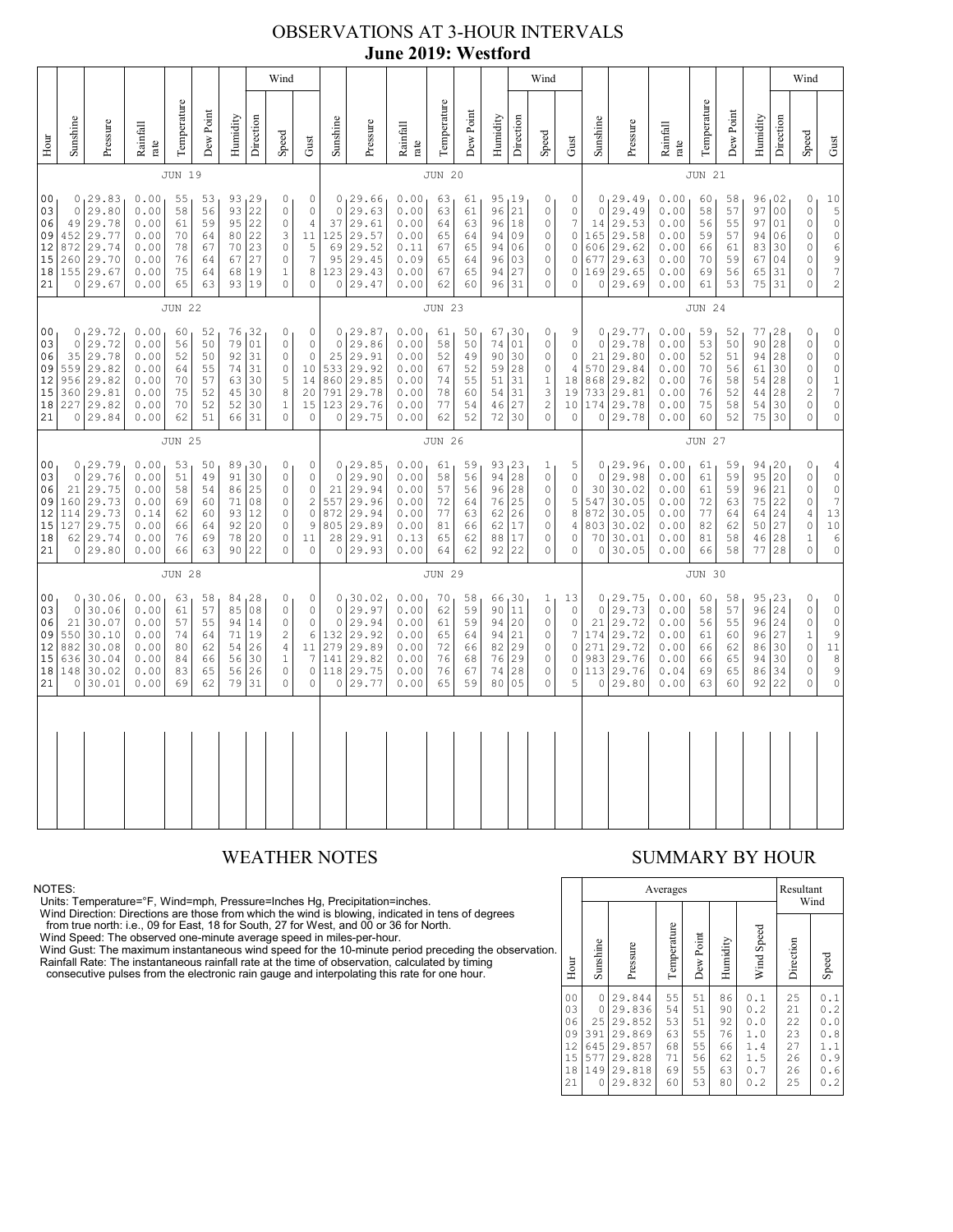### HOURLY PRECIPITATION (Water Equivalent) **June 2019: Westford**

| Date                                                      |                        | A.M. Hour Ending at |          |    |                  |                                                                              |                                                                                                                                           |      |    |      |      |    |                       |                                 |      | P.M. Hour Ending at |           |      |    |                   |      |                    |    |             |                                                           |  |  |
|-----------------------------------------------------------|------------------------|---------------------|----------|----|------------------|------------------------------------------------------------------------------|-------------------------------------------------------------------------------------------------------------------------------------------|------|----|------|------|----|-----------------------|---------------------------------|------|---------------------|-----------|------|----|-------------------|------|--------------------|----|-------------|-----------------------------------------------------------|--|--|
|                                                           | 01                     | 02                  | 03       | 04 | 05               | 06                                                                           | 07                                                                                                                                        | 08   | 09 | 10   | 11   | 12 | 01                    | 02                              | 03   | 04                  | 05        | 06   | 07 | 08                | 09   | 10                 | 11 | 12          | Date                                                      |  |  |
| 01<br>02<br>03<br>04                                      | 0.08                   |                     | 0.090.11 |    |                  | $0.05 \mid 0.05 \mid 0.07 \mid 0.09 \mid 0.08 \mid 0.01 \mid 0.01 \mid 0.02$ |                                                                                                                                           |      |    |      |      |    | 0.04                  |                                 | 0.01 |                     | 0.10 0.12 |      |    |                   |      | 0.010.060.030.0305 |    |             | $0\,1$<br>$02$<br>$03$<br>$04$                            |  |  |
| 07<br>08<br>09<br>10                                      | 06 0.03 0.02 0.02 0.02 |                     |          |    |                  |                                                                              |                                                                                                                                           |      |    |      |      |    |                       |                                 |      |                     |           |      |    |                   |      |                    |    | 0.0200.0410 | $\begin{array}{c} 06 \\ 07 \end{array}$<br>$08$<br>09     |  |  |
| 11<br>12<br>$13$<br>$14$<br>15                            |                        |                     |          |    | 0.01             |                                                                              | $0.12$   $0.12$   $0.12$   $0.06$   $0.05$   $0.08$   $0.02$   $0.01$                                                                     |      |    | 0.01 |      |    | 0.04 0.03             |                                 |      |                     |           |      |    | 0.0200.01<br>0.02 | 0.01 | 0.030117           |    |             | $\begin{array}{c} 11 \\ 12 \\ 13 \\ 14 \\ 15 \end{array}$ |  |  |
| 17<br>$1\,8$<br>19<br>20                                  | 16 0.01                |                     |          |    | 0.01             |                                                                              |                                                                                                                                           |      |    |      |      |    |                       | $0.06$ 0.06 0.31 0.34 0.25 0.01 |      |                     |           |      |    | 0.06 0.01         |      |                    |    | 0.010.0220  | 16<br>17<br>18<br>19                                      |  |  |
| $\begin{array}{l} 21 \\ 22 \\ 23 \\ 24 \end{array}$<br>25 |                        |                     |          |    |                  |                                                                              |                                                                                                                                           |      |    |      |      |    | $0.02$ 0.16 0.05 0.05 |                                 |      |                     |           |      |    |                   |      |                    |    |             |                                                           |  |  |
| $\frac{26}{27}$<br>28<br>29<br>30                         |                        |                     |          |    | 0.010.010.110.01 |                                                                              |                                                                                                                                           | 0.01 |    |      | 0.08 |    |                       | 0.0200.010.09                   |      |                     |           | 0.08 |    |                   |      | $0.12$ 0.13        |    |             | 26<br>27<br>28<br>29<br>29<br>30                          |  |  |
|                                                           |                        |                     |          |    |                  |                                                                              | Sum 0.17 0.21 0.33 0.34 0.20 0.07 0.10 0.03 0.01 0.01 0.10 0.10 0.26 0.45 0.40 0.35 0.11 0.12 0.08 0.02 0.09 0.03 0.03 0.21 0.36 0.09 Sum |      |    |      |      |    |                       |                                 |      |                     |           |      |    |                   |      |                    |    |             |                                                           |  |  |

During a frozen precipitation event, hourly precipitation totals may not be recorded. In this case, daily amounts are typically entered in the last column (hour ending at 12 A.M.)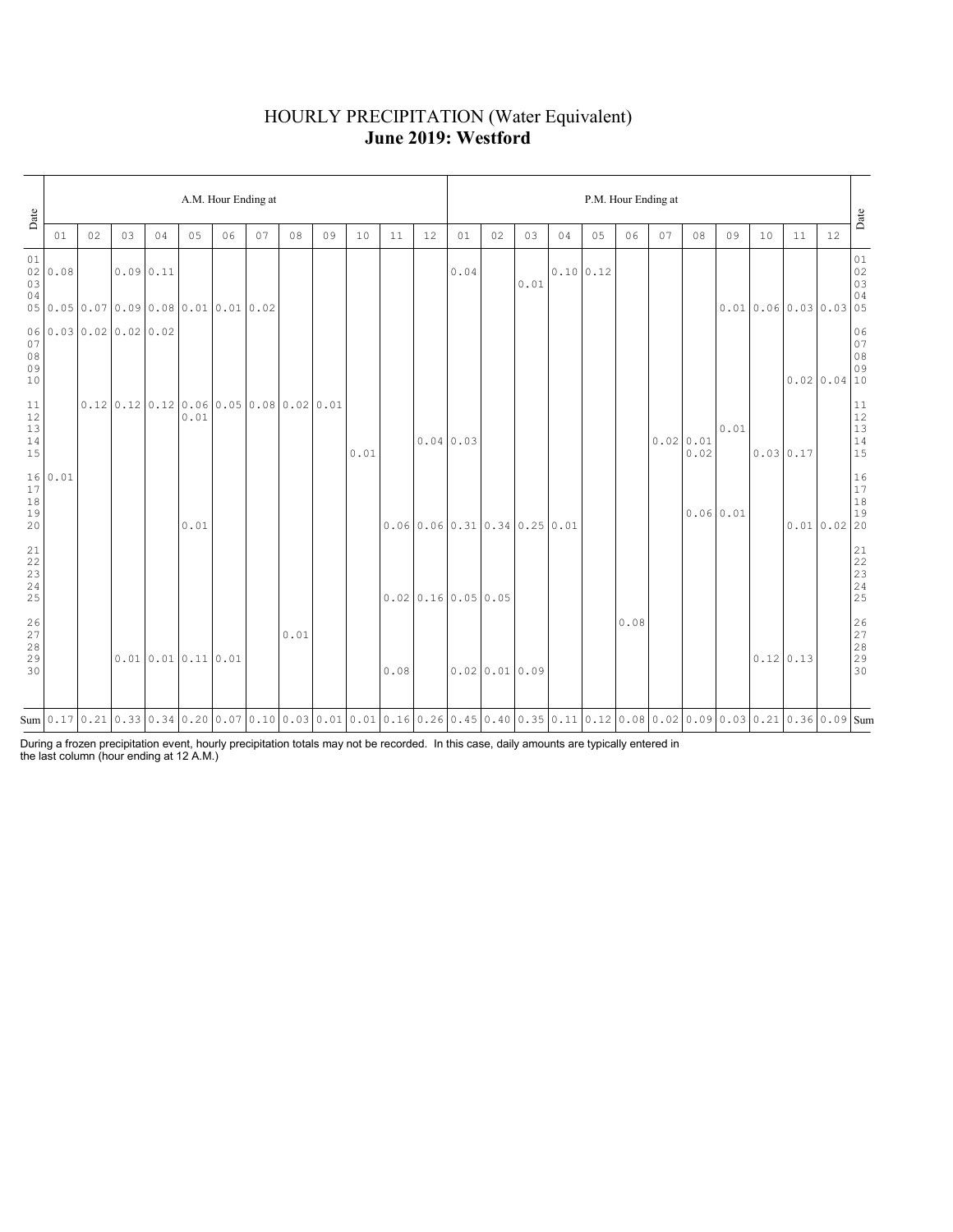### HOUR-BY-HOUR DATA **June 2019: Westford**